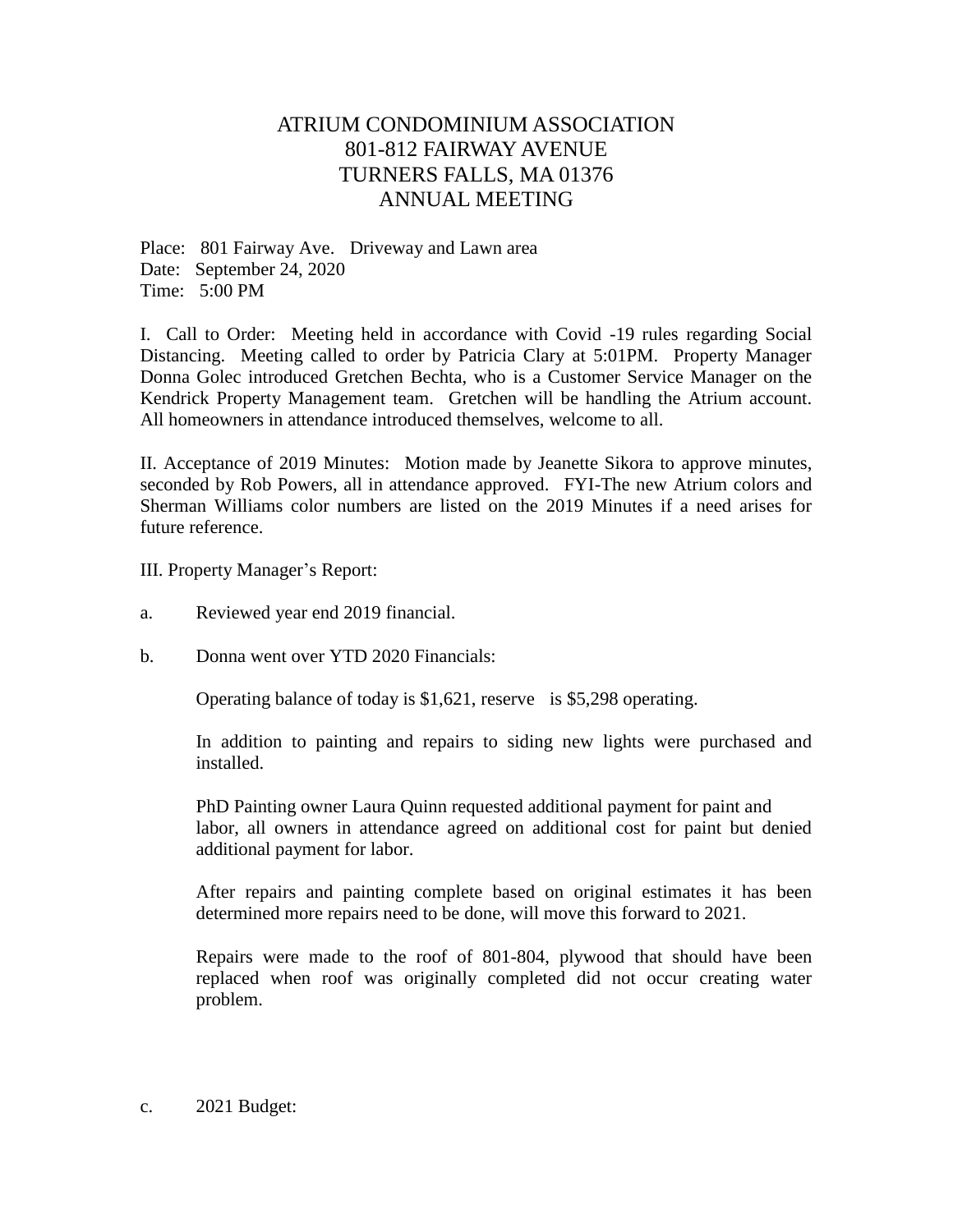Donna suggested we keep line item for siding repairs in 2021 Budget to cover needed repairs and future maintenance on building. Donna advised that to keep reserve account for future projects and potential insurance increase it was suggested a 4% or 10% monthly increase in condo fees would be necessary. Donna also indicated this may be difficult because of pandemic. Owners discussed increase and Scott recommended an 8% increase, blind vote conducted for an 8% or 10% increase which ended in a tie, Pat changed vote to 8%, which was passed. New condo fees will be effective January 1, 2021.

Owners voted to approve 2021 budget.

## IV. Old Business- review of 2019-2020

a. Kept under old business changing deed and/or amendment to include in association cost exterior windows, this would require hiring an attorney and filing paperwork with the Registry of Deeds. No action taken. Donna to discuss windows with Insurance Company to see how they are covered in policy.

b. Touch ups needed on painting that was completed. It was decided during the upcoming Spring walk around, the condition of the siding would be evaluated. The general consensus was to have a yearly maintenance allowance for new repairs to the existing siding followed up with touch up painting. Owners preferred to invest smaller amounts vs. another special assessment.

## V. New Business

a. Scott mentioned several tree limbs fell during storms, requested trees be looked at and trimmed as necessary. Rob will speak with Town tree warden and see if they can do.

b. It was brought to attention of association an owner installed a new front entry door with windows as well as a storm door, can owners pick any entry doors they want? Discussion held and it was determined that 3 options need to be presented for garage doors, entry doors and storm doors. A special general membership meeting will be needed for a vote by all owners. Fiberglass vs. steel doors is individual decision as long as meet building codes.

c. Discussion held on erosion of gully behind buildings and whose responsibility it is to remediate problem. Rob will get in contact with owners that abut property and Town for more information.

d. All Trustees terms end in 2021, prior to next annual meeting Trustees need to advise of Intent to run. The minimum number of Trustees for the Association is three. It was brought up that we may want to stagger terms so we don't run into the potential problem of all new Trustees at once. This suggestion will be voted on at the 2021 Annual Meeting.